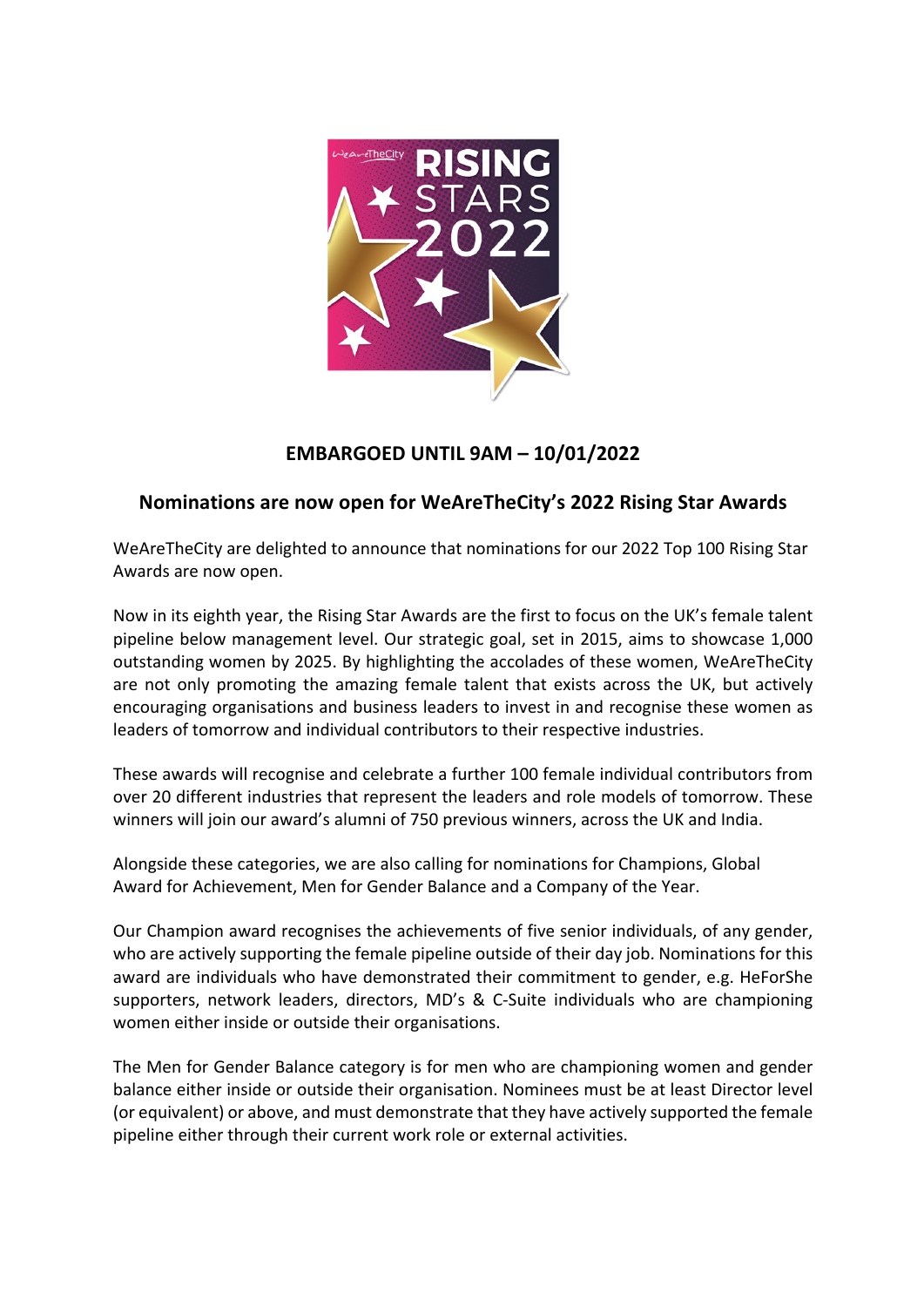The Company of the Year award recognises the achievements of a company who can clearly demonstrate that they are actively supporting its female talent pipeline through their initiatives, training, development programmes and internal employee relations and diversity network groups.

The Global Award for Achievement category expands our search for global talent. This category is a female individual who works within any industry, outside of the UK, whose current position is below director level.

Recognising that careers for women may follow different timescales, the Rising Star Awards do not have any age restrictions included within the criteria. WeAreTheCity feels it has a responsibility to ensure that female talent, regardless of age and background, receives the necessary support and skills to transition into key decision-making roles within our organisations.

WeAreTheCity will use its extensive reach across the UK & Ireland to find 100 high-achieving women across key industries and professions.

In previous years, the awards have been supported by an array of FTSE sponsors and this year is no different. The 2022 Rising Star Awards are powered by the Royal Bank of Canada and supported by Accenture, Barclays, Bloomberg, The British Army, Citi, CMI Women, EPAA, GSK, Highways Sector Council, HSBC, Lloyd's, London Stock Exchange Group, National Grid, Northern Trust, Oliver Wyman, Warwick Business School, and Wellbeing of Women.

The nominations process opens today, 10 January 2022, for all categories. A shortlist of ten women from each industry category will be chosen by an esteemed panel of judges and will be published in April. The shortlist will then be open to a public vote. Judging for the final five winners for each category will take place with independent judges in May. The winners will be announced on 24 May and winners will be invited to celebrate their award at a prestigious ceremony on 14 July (further details to be announced).

### **-ENDS-**

### **Editor's Notes**

### **Award's Categories**

- Rising Stars in All Other Industries
- Rising Stars in Banking & Capital Markets
- Rising Stars in Charity & Not-For-Profits
- Rising Stars in Defence
- Rising Stars in Digital
- Rising Stars in Diversity
- Rising Stars in EA/PA
- Rising Stars in Education & Academia
- Rising Stars in Energy & Utilities
- Rising Stars Entrepreneurs & Start-Ups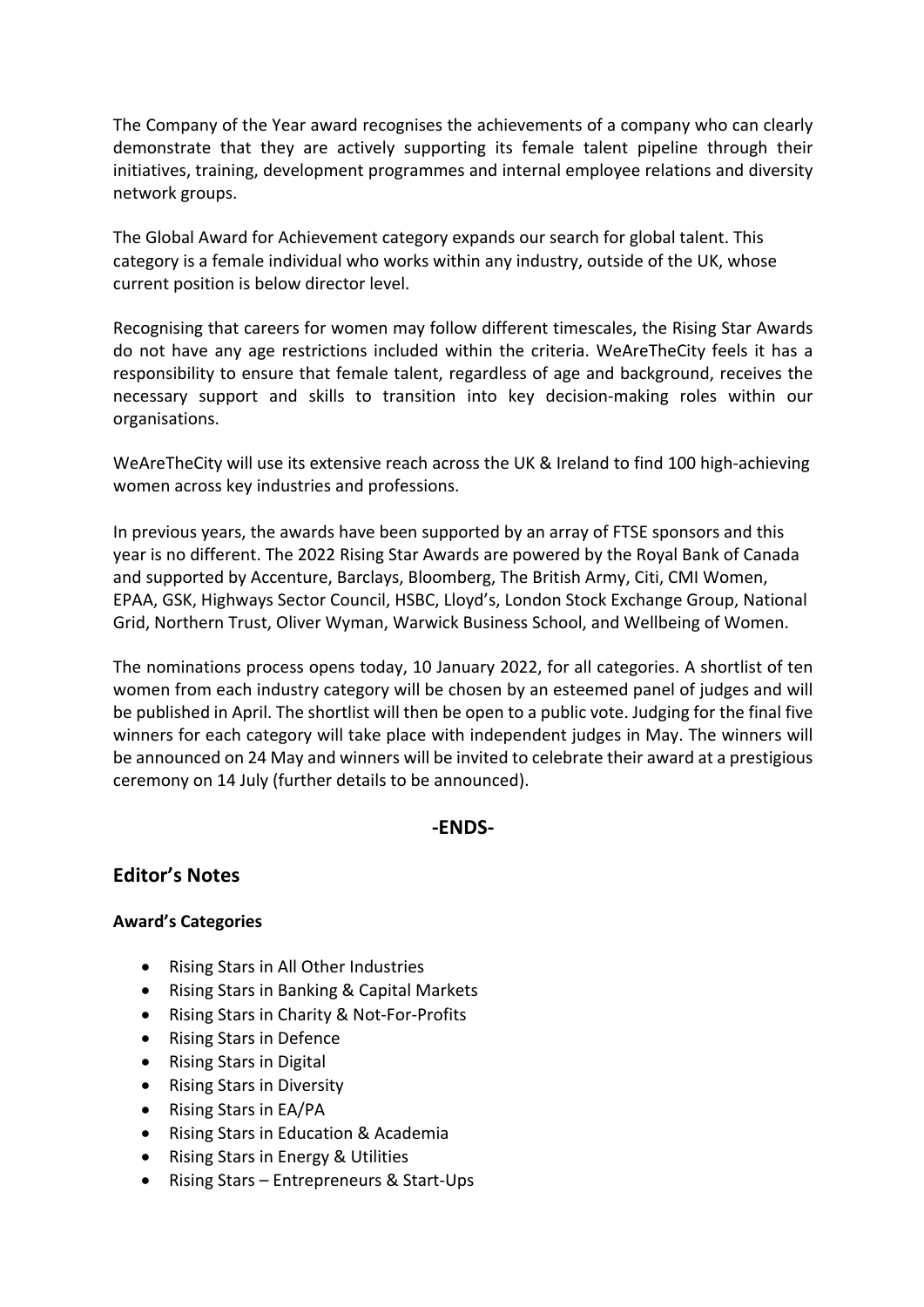- Rising Stars in Healthcare
- Rising Stars in Hospitality
- Rising Stars in Infrastructure, Transport & Logistics
- Rising Stars in Insurance
- Rising Stars in Investment Management
- Rising Stars in Law (The Lynne Freeman Award)
- Rising Stars in Professional Services
- Rising Stars in Science & Engineering
- Rising Stars in Technology
- Rising Star Champions
- Company of the Year
- Men for Gender Balance
- Global Award for Achievement

#### **Award's Timeline**

- Nominations open: 10 January 2022
- Nominations close: 08 March 2022
- Shortlist announced: 26 April 2022
- Public vote\* opens: 27 April 2022
- Public voting closes: 10 May 2022
- Shortlist celebration: 19 May 2022
- Winner's announced: 24 May 2022
- Award's ceremony: 14 July 2022

\*There is no public vote of support for the Champion, Global Award for Achievement, Company of the Year and Men for Gender Balance awards.

### **About WeAreTheCity**

WeAreTheCity.com is a female development organisation that helps companies to attract, retain and develop their female talent pool. WeAreTheCity provides resources for women looking to develop themselves personally and professionally. Through the website we provide gender-related news, a networks directory, calendar of events and conferences, returnships, business schools, inspirational women profiles, HeForShe interviews, giving back and jobs.

Through the website, we provide:

- Career related content to inspire and motivate our members (+10,000 articles)
- Connections to 350 female networks who support women in their personal/ professional progression
- A calendar of female-orientated events where our members can enhance their networks and grow their skills
- The latest knowledge and information on women in the workplace e.g. research reports, business schools, female development programs & returnships